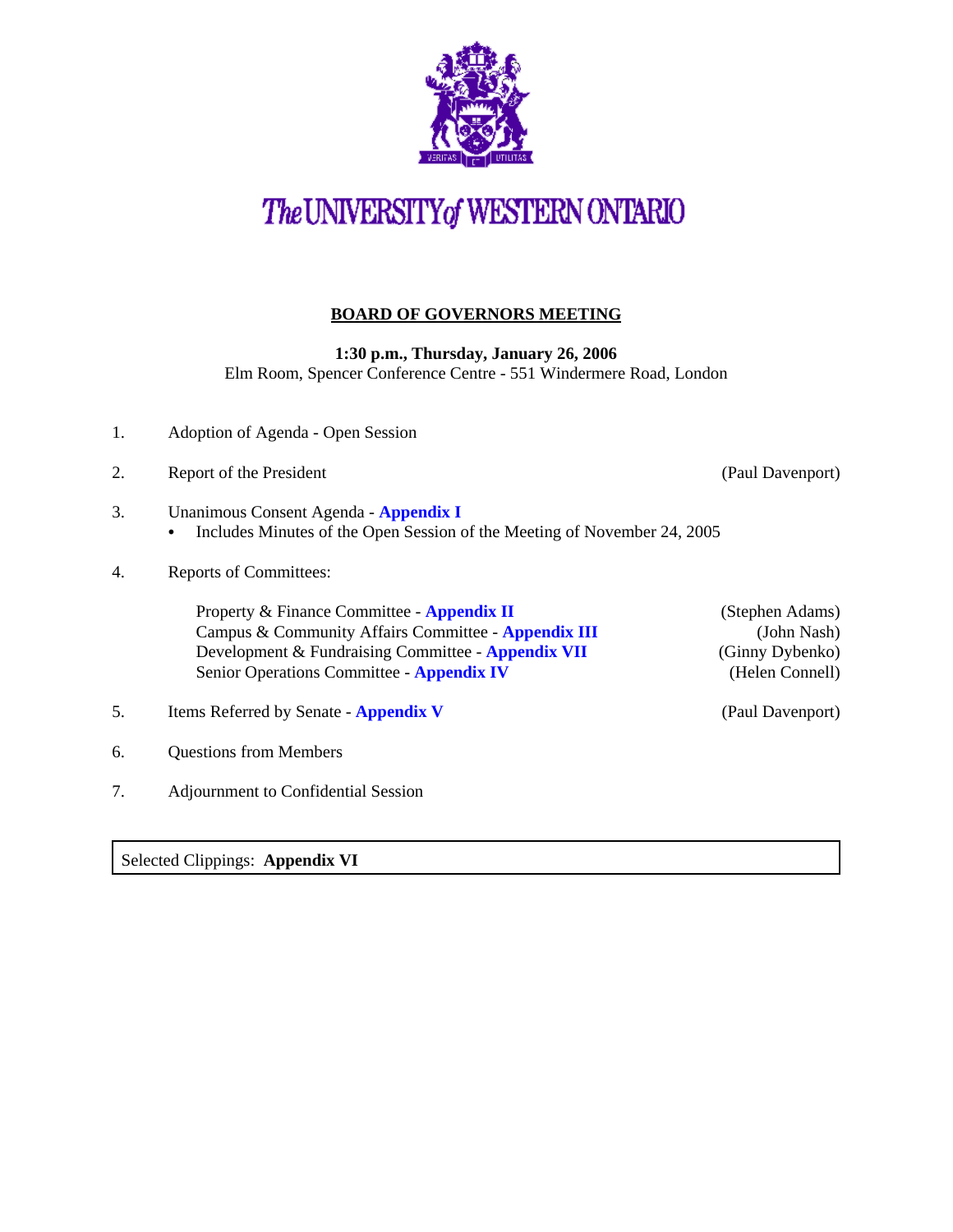## **SUMMARY OF AGENDA ITEMS -January 26, 2006 - OPEN SESSION**

| <b>Adoption of the Agenda</b>                                                                                        | <b>ACTION</b> |
|----------------------------------------------------------------------------------------------------------------------|---------------|
| <b>Report of the President</b>                                                                                       | <b>INFO</b>   |
| <b>Unanimous Consent Agenda - Appendix I</b>                                                                         | <b>ACTION</b> |
| Minutes of the Meetings of November 24, 2005                                                                         | <b>ACTION</b> |
| Report of the Property & Finance Committee - Appendix II                                                             |               |
| Award of Contract - B&G Building                                                                                     | <b>INFO</b>   |
| Support Services Building - Appointment of Design Team                                                               | <b>INFO</b>   |
| Update on Additions to the University's 2005-06 Operating Expenditures<br>Approved by the Board of Governors         | <b>INFO</b>   |
| Quarterly Financial Report (Operating and Ancillary Budgets)                                                         | <b>INFO</b>   |
| Quarterly Ratio Report on Non-Endowed Funds                                                                          | <b>INFO</b>   |
| Report on Research Funded Purchases Greater than \$1 Million                                                         | <b>INFO</b>   |
| Report on Construction Projects Greater than \$1 Million                                                             | <b>INFO</b>   |
| Loan-Based Capital Financing Program                                                                                 | <b>INFO</b>   |
| Scholarships/Bursaries/Awards/Prizes                                                                                 | <b>INFO</b>   |
| Report of the Campus & Community Affairs Committee - Appendix III                                                    |               |
| Report on Official Logos                                                                                             | <b>ACTION</b> |
| Policy on Release of Information to the Media - MAPP 3.33                                                            | <b>ACTION</b> |
| Report of the Development & Fund Raising Committee - Appendix VII                                                    |               |
| Quarterly Report on Fund Raising                                                                                     | <b>INFO</b>   |
| <b>Report of the Senior Operations Committee - Appendix IV</b>                                                       |               |
| Membership of Committee of the Board, 2006                                                                           | <b>ACTION</b> |
| Robarts Research Institute Board of Directors - Appointment                                                          | <b>INFO</b>   |
| <b>Items Referred by the Senate - Appendix V</b>                                                                     |               |
| <b>Student Membership on Decanal Selection Committees</b>                                                            | <b>ACTION</b> |
| First-Year, First-Entry Undergraduate Enrolment for the Constituent<br>University and Affiliated University Colleges | <b>INFO</b>   |
| Vice-Provost's Report on Faculty Recruitment                                                                         | <b>INFO</b>   |
| Report on Entering Averages and First-Year Grades                                                                    | <b>INFO</b>   |
| 2004-05 Survey on Student Finances                                                                                   | <b>INFO</b>   |
| Annual Report on Reviews of Graduate Programs                                                                        | <b>INFO</b>   |
| Report of the Academic Colleague on the 278 <sup>th</sup> Meeting of the Council of<br><b>Ontario Universities</b>   | <b>INFO</b>   |